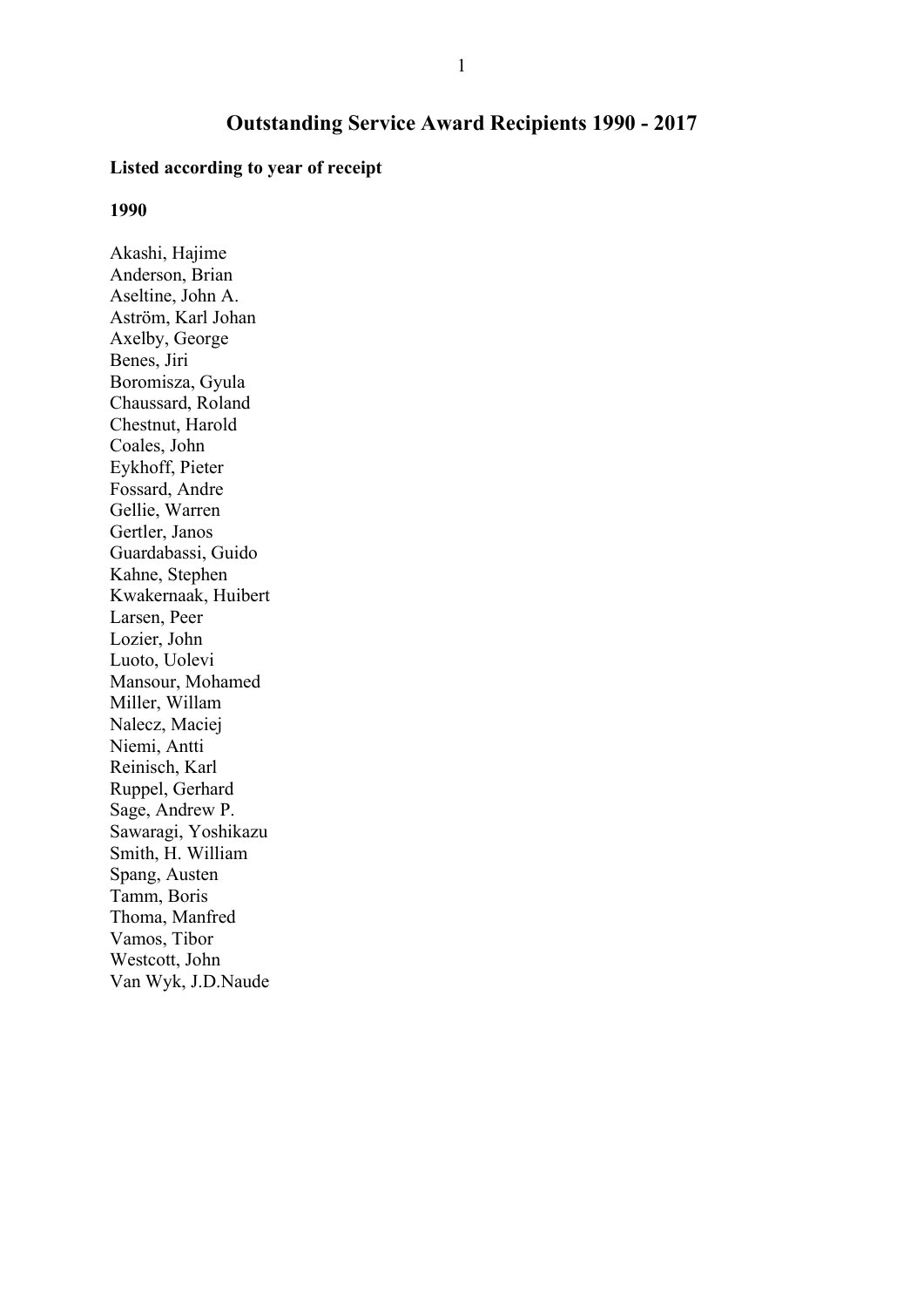#### 1993

Cauwenberghe, Achiel Hencsey, Gusztav Keviczky, Laszlo Kümmel, Mogens Levine, William S. Ljung, Lennart

## 1996

Atherton, Derek P. Davison, Edward Kucera, Vladimir Lu, Yong-Zai Rodd, Michael Uronen, Paavo

#### 1999

Albertos, Pedro Martensson, Lena Schaufelberger, Walter

## 2002

Bitmead, Robert Chen, Han Fu Isermann, Rolf Isidori, Alberto Masten, Michael Söderström, Torsten

### 2005

Basanez, Luis Basar, Tamer Boverie, Serge Camacho, Eduardo Fleming, Peter Haddad, Abraham Hashimoto, Yasushi Hrovat, Davor Hulbert, Dave Skogestad, Sigurd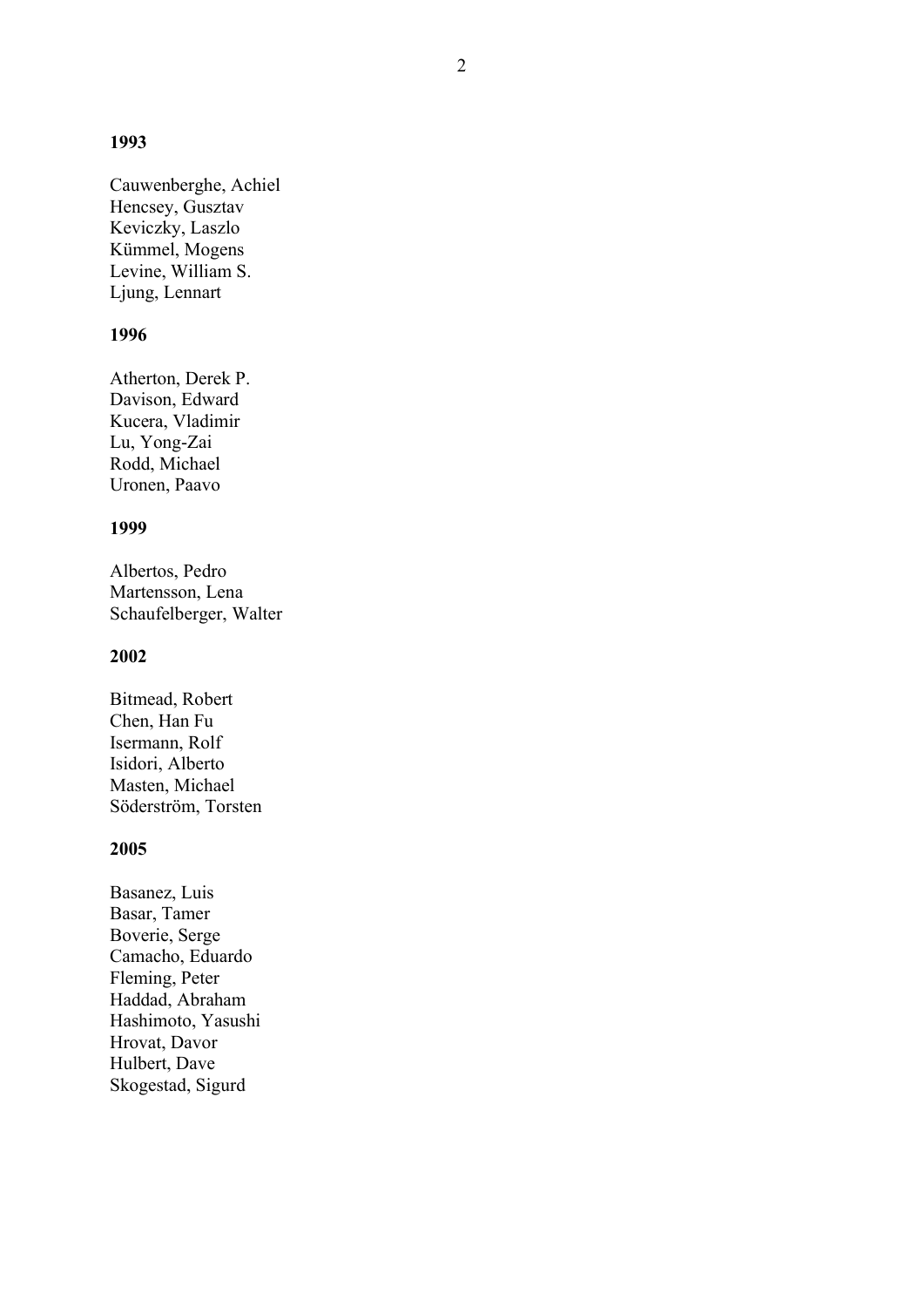### 2008

Bars, Ruth Bittanti, Sergio Boverie, Serge Cao, Xi-Ren Carson, Ewart Craig, Ian Dinibütün, A. Talha Dion, Jean-Michel Dochain, Denis Georgakis, Christos Halang, Wolfgang Irwin, George Jämsä-Jounela, Sirkka-Liisa Katayama, Tohru Kiencke, Uwe Kopacek, Peter Kwon, Wook Hyun McAvoy, Thomas Nof, Shimon Ollero, Annibal Zaremba, Marek

#### 2011

Allgöwer, Frank Cho, Dong-Il Colaneri, Patrizio Dimirovski, Georghi Glad, Torkel Guo, Lei Guzzella, Lino Molina, Arturo Monostori, Laszlo Neck, Reinhard Nielsen, Lars Puente, Juan Antonio Sasiadek, Jurek Schlacher, Kurt Vingerhoeds, Rob Zuehlke, Detlef